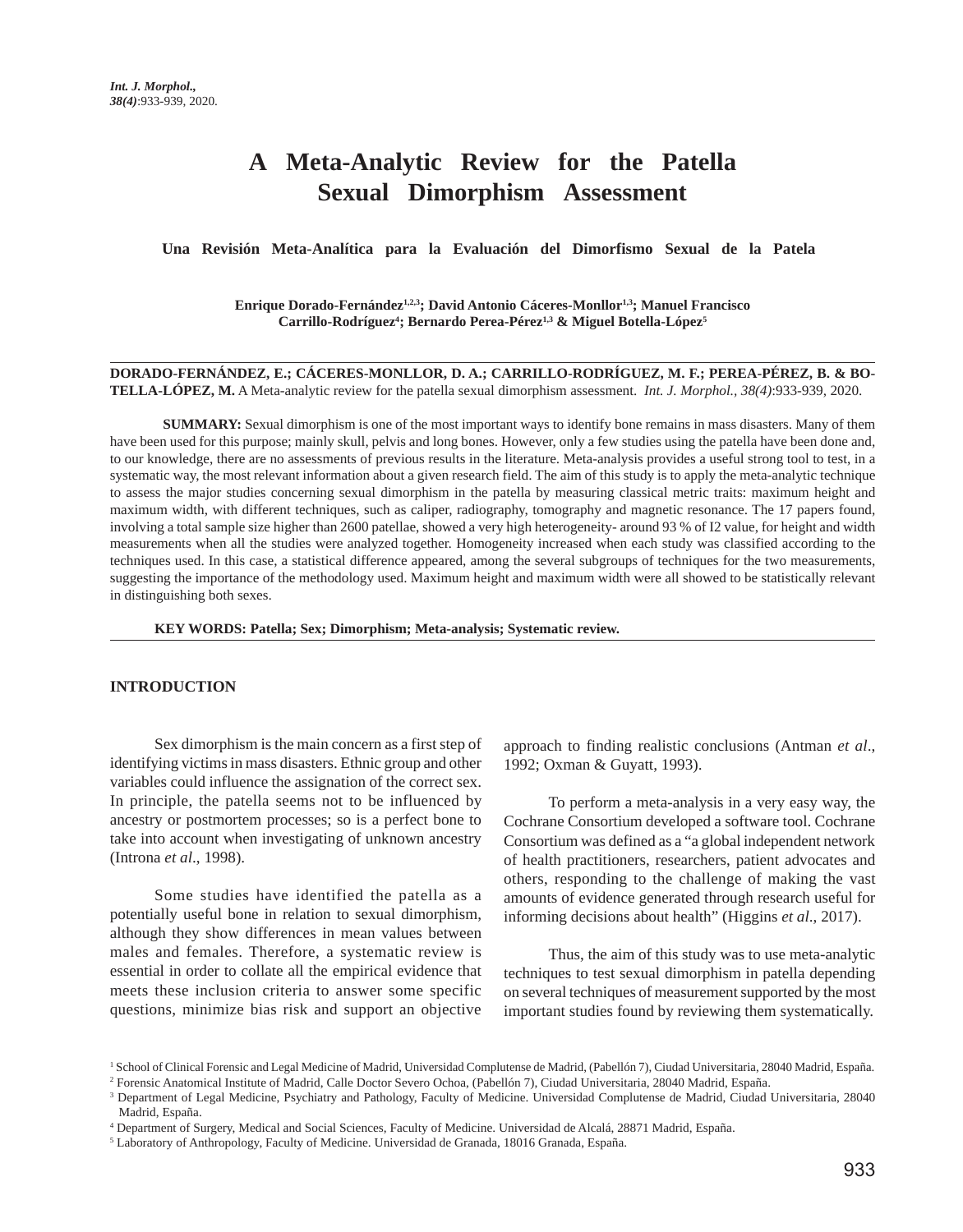## **MATERIAL AND METHOD**

This study is part of a PhD dissertation which is being performed at the University of Granada (Spain), by the first author. A systematic review was performed following the PRISMA statement (Hutton *et al*., 2016). The next PICO questions were formulated to elucidate the problem of sexual dimorphism by means of patella measurements, following the previously published recommendations (Schardt *et al*., 2007):

1. Are the patella measurements, carried out using several techniques (linear-classical, 3D or CBCT models), able to statistically discriminate between genders, in a healthy adult contemporary population of any given ethnic ancestry?

The variables considered in this review were previously defined by Introna *et al*., as shown in Table I:

Catálogo CISNE, Web of Science and Scopus were used as searching engines to find out the most relevant bibliography in an objective way. Catálogo CISNE is a library resource provided to their researchers by the Complutense University of Madrid. The key words "patella" AND "sex" were introduced, in all of them. Figure 1 shows a summary of the systematic searches following the PICO methodology recommendations. The meta-analysis assessment and discussion were performed using the software RevMan 5.3 (Review Manager (RevMan). Two kinds of meta-analysis were performed: one based on the all results (global), and the second one, grouping them according to measurement techniques (classical or using caliper, radiography, tomography and magnetic resonance).

For any kind of explanation about meta-analysis terms, it is recommendable to read the materials and methods section published by McFadden *et al*., (McFadden & Oxenham, 2018). The type of proposed data was continuous with an inverse variance random model statistical method. The effect measurement was carried out using the mean difference between males and females according to the recommendations postulated by Borenstein *et al*. (2010). Tables II and III show the results by total and subtotals, with a 95 % C.I. for each study, and for the total C.I., indicating the number of male and female patellae analyzed on each study and on the total analysis and showing the mean difference between males and females, the standard deviation (SD), the weight of each study and their year of publication. Heterogeneity is represented by means of Tau2 and Chi2 values, freedom degree (with the associated p value) and I2 value, while a z test with its associated p value was performed to assess the global effect heterogeneity.

**Risk of bias:** The authors assessed the risk bias of the studies analyzing the next items: A) JCR journal?: whether the data had been extracted from JCR indexed journals or not. B) Age between 18 to 65?: When the sample includes individuals ranging from 18 to 65 years approx. C) Modern remains/bones?: Whether the bones/remains are modern or not. D) Dried bones?: When the data concerns dried bone. E) Inclusion and exclusion criteria?: When inclusion and exclusion criteria have been stated. F) Laterality?: if the studies refer to both laterality measurements analysis or otherwise, which side left or right these measurements are performed on. G) Intra-observer analysis?: if the repeatability of the measurements has been assessed. H) Inter-observer analysis?: in case other researchers have participated in data recording. I) Same n\_male than N\_female?: when approximately the same number of males and females have been included in the studies (with a maximum difference of 20 allowed).

The answers to the risk bias questions were classified in the figures, according to the following color codes:

**+** AFFIRMATIVE answer.

**?** There is not enough data to answer the question.

**-** NEGATIVE answer.

## **RESULTS AND DISCUSSION**

The systematic review detected 17 studies to be included in the meta-analysis: Akhlaghi *et al*. (2009, 2010), Bidmos *et al*. (2005), Dayal & Bidmos (2005), Introna *et al*., Kemkes-Grottenthaler (2005), Mahfouz *et al*. (2007), Michiue *et al*. (2018), Miller *et al*. (1996), Abdel Moneim *et al*. (2008), Olateju *et al*. (2013), Peckmann & Fisher (2018), Peckmann *et al*. (2016), Phoophalee & Riengrojpitak (2012), Sakaue (2008), Shang *et al*. (2014), Yasar Teke *et*

Table I. Definitions of the variables.

| Variable       | A bh. | <b>Definition</b>                                           |  |  |  |  |  |  |
|----------------|-------|-------------------------------------------------------------|--|--|--|--|--|--|
| Maximal height | MН    | Greatest distance between the base and the apex             |  |  |  |  |  |  |
| Maximal width  | MW    | Greatest distance between the medial and the lateral slides |  |  |  |  |  |  |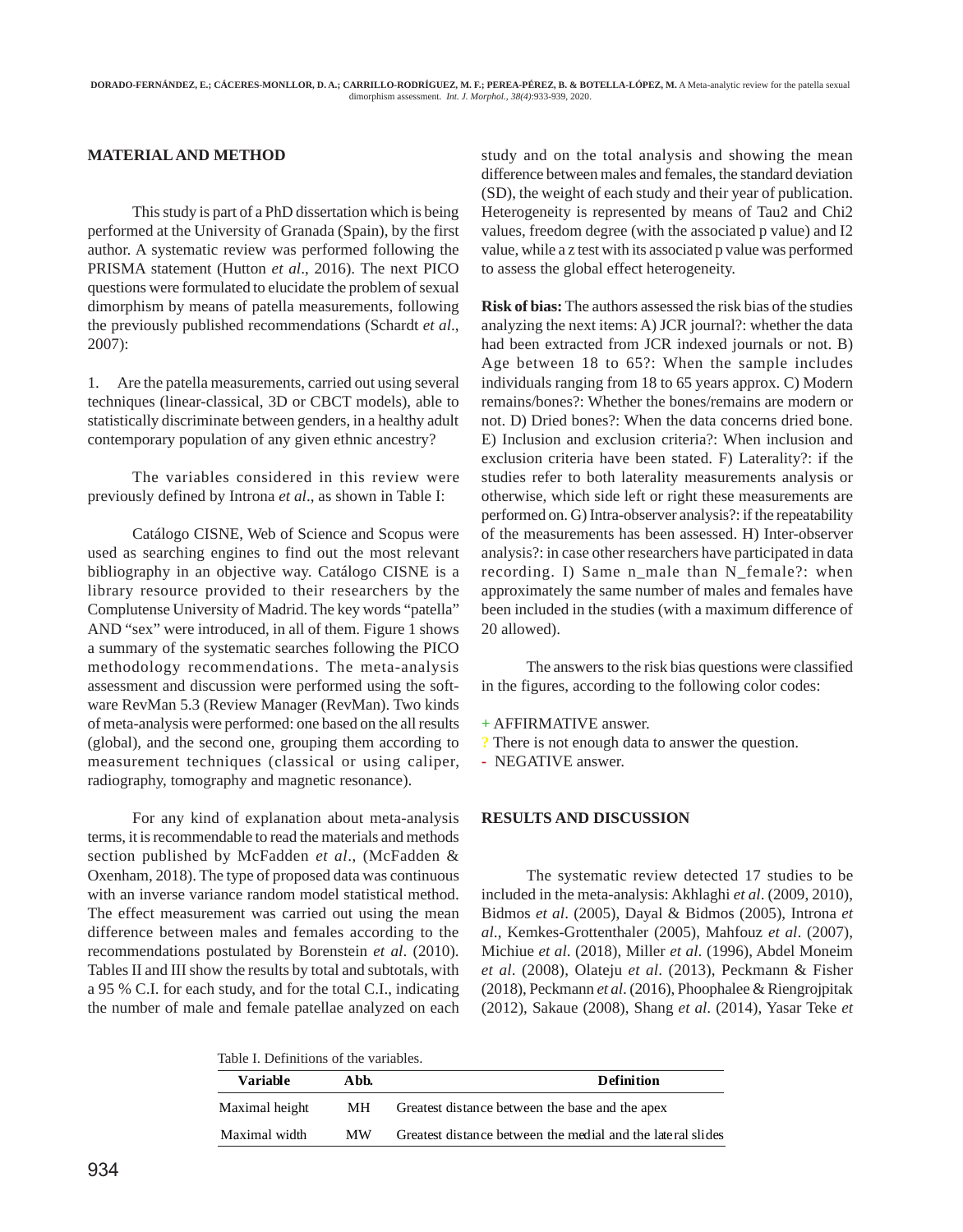

Fig. 1. Summary of the findings following a systematic review

*al*. (2018) and Yoo *et al*. (2007). The main results are showed as a summary in Tables II and III as global results and classified by techniques. The number of male and female patellae, the mean difference (range) into the mean male and mean female, tau2, Chi2, I2 and z are showed as well. Figure 2 shows the forest plot for the global MH measurement. The I2 value of 93 % shows that the

heterogeneity between studies is extremely high and it supposes that other variables could be relevant in the patella metrics. As it can be seen in all the figures, there are no complete standard conditions when it comes to comparing the studies. Risk bias appeared to be significant, so it is necessary to devote careful research to this. There are no studies in anthropology which take into consideration the research journals and dissertations; therefore, a new method was developed to try to solve the problem. The two most important risks observed were two: the type of population and the type of remains. Many studies were performed on fresh remains, not in dried bone, and included a mixed population with young or senescent people outside the age range of 18 to 65. On the other hand, very few articles consider the intra or inter-observer issues, in the case of patella measurements given by different authors, must be taken with caution, especially those that have not been published in JCR journals.

Figure 3 classifies the MH measurement into the four most relevant techniques. There are not enough results that can be considered definitive and further searches will be needed in order to improve the meta-analysis conclusions. First, better heterogeneity can be seen in the subgroups, with a higher value approx. 59 - 61 % for the radiography and caliper cases indicating a moderate heterogeneity. Only 2 cases were found using CT scan and 1 measured the height using MRI. The evaluation of homogeneity in both of these is not statistically relevant but, when it is studied among the 4 techniques subgroups, a statistical difference appeared (p value  $< 0.0001$ ) that would indicate that the method of measurement can influence the height of the patella, although more studies must be performed to test that conclusion. It was observed that all the measurements carried out by radiography showed a minor mean difference between males and females (Table III).

Global MW measurement is represented in Figure 4 and separated into techniques in Figure 5. This shows a heterogeneity of 94 % in both cases which is high and indicates again that there were no standard conditions between studies. Only 1 study was found for the width measured with tomography. For this reason, heterogeneity value was not applicable in this case. Magnetic resonance width shows 2 studies, but Yasar Teke *et al*., divided the results into several age ranges concluding that age could influence the measurement. However, a very low sample size was considered into the groups.

Table II. Global meta-analysis table summary for the 3 measurements of the patella.

| Variable | N males | N females | Mean Difference [Range] | Tau <sup>2</sup> | $Chi^2$ | $I^2$ % | df: (p)            | $Z$ ; (p)             |
|----------|---------|-----------|-------------------------|------------------|---------|---------|--------------------|-----------------------|
| MHG      |         | 1013      | $4.96$ [4.23; 5.68]     | 1.86             | 208.71  | 93      | $15: \leq 0.00001$ | $13.43: \leq 0.00001$ |
| MWG      | 1434    | 123       | $5.01$ [4.25; $5.77$ ]  | 2.75             | 339.60  | 94      | $21: \leq 0.00001$ | $12.91: \leq 0.00001$ |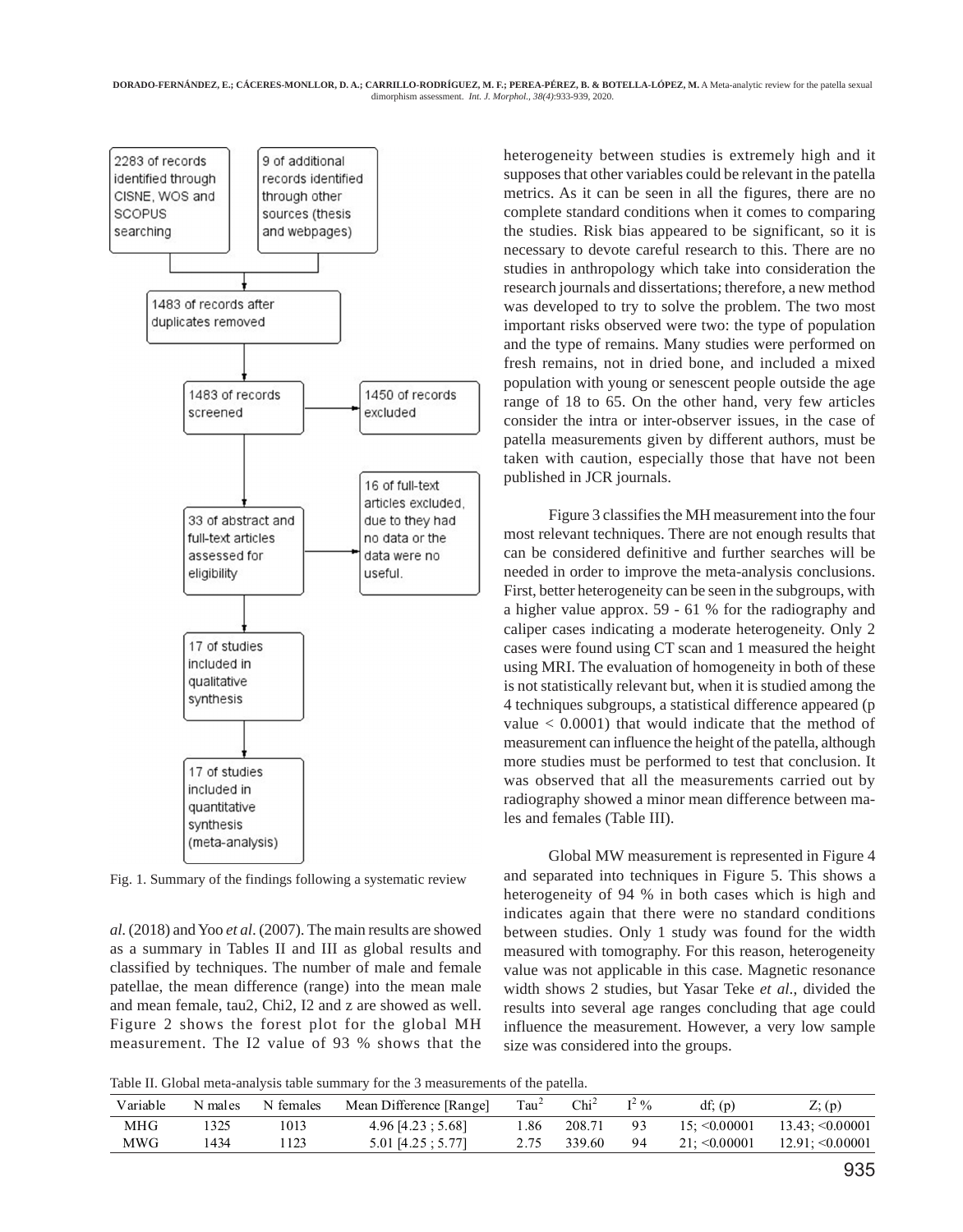| MAXIMAL HEIGHT     |                          |                          |                                   |                          |                  |                          |                    |                    |  |
|--------------------|--------------------------|--------------------------|-----------------------------------|--------------------------|------------------|--------------------------|--------------------|--------------------|--|
| <b>Technique</b>   | N males                  | N females                | <b>Mean Difference</b><br>[Range] | Tau <sub>2</sub>         | Chi <sup>2</sup> | $I^2$ %                  | df; (p)            | $\mathbf{Z}$ ; (p) |  |
| Caliper            | 679                      | 5 1 2                    | 5.18 [4.66; 5.69]                 | 0.42                     | 24.58            | 59                       | 10:0.006           | 19.59; <0.00001    |  |
| <b>Radiography</b> | 334                      | 305                      | $3.22$ [2.58 ; 3.86]              | 0.15                     | 2.58             | 61                       | 1:0.11             | 9.90; < 0.00001    |  |
| Tomography         | 170                      | 170                      | $5.15$ [4.50; 5.79]               | 0.00                     | 0.04             | $\mathbf{0}$             | 1:0.85             | 15.66; <0.00001    |  |
| Resonance          | 142                      | 40                       | $5.60$ [4.66; 6.54]               | ۰.                       | $\sim$           | $\overline{\phantom{a}}$ |                    | 11.62; < 0.00001   |  |
| TOTAL              | 1325                     | 1027                     | 4.97 [4.24 ; 5.70]                | 1.89                     | 216.18           | 93                       | $15: \leq 0.00001$ | $13.36$ ; <0.00001 |  |
| Subgroups          | $\sim$                   | $\overline{\phantom{a}}$ | $\overline{\phantom{a}}$          | $\overline{\phantom{a}}$ | 29.26            | 89.7                     | 3:0.00001          | $\sim$             |  |
| MAXIMAL WIDTH      |                          |                          |                                   |                          |                  |                          |                    |                    |  |
| Caliper            | 679                      | 512                      | 4.92 [4.50 ; 5.34]                | 0.15                     | 14.65            | 32                       | 10:0.15            | 23.05; < 0.00001   |  |
| <b>Radiography</b> | 334                      | 305                      | $3.25$ [2.14 ; 4.37]              | 0.53                     | 4.44             | 77                       | 1:0.04             | 5.71; < 0.00001    |  |
| Tomography         | 60                       | 60                       | $5.44$ [4.43 ; 6.45]              | $\overline{a}$           | ٠                | ۰                        |                    | 10.60; < 0.00001   |  |
| Resonance          | 361                      | 246                      | 5.59 [4.78; 6.40]                 | 0.61                     | 14.15            | 51                       | 7:0.05             | $13.58$ ; <0.00001 |  |
| TOTAL              | 1434                     | 1123                     | 5.01 [4.25; 5.77]                 | 2.75                     | 339.60           | 94                       | 21: 0.00001        | 12.91; < 0.00001   |  |
| <b>Subgroups</b>   | $\overline{\phantom{a}}$ |                          |                                   | ٠                        | 12.20            | 75.4                     | 3:0.007            |                    |  |

Table III. Meta-analysis table summary of the patella measurements divided by techniques.



(H) Intra-observer study?

(I) Same n males than N females?

Fig. 2. Forest plot for the global MH measurement. A statistically mean difference between both sexes was found (p value < 0.00001) for a C.I. of 95 %.

Taphonomic processes are non-significant in modern patella remains or are very difficult to measure. Studies included in meta-analysis do not take into account the actual taphonomic processes in the patella. Therefore, a thorough discussion about it cannot be carried out.

**MGH:** Maximal Height Global, the maximal height of the patella taking into account all the studies; MWG: Maximal Width Global, the maximal widht of the patella taking into account all the results; Mean Difference [Range]: range in the mean difference between the mean males and the mean females. Results are in mm; df; (p): degree of freedom and p-value with a C.I. of 95 %.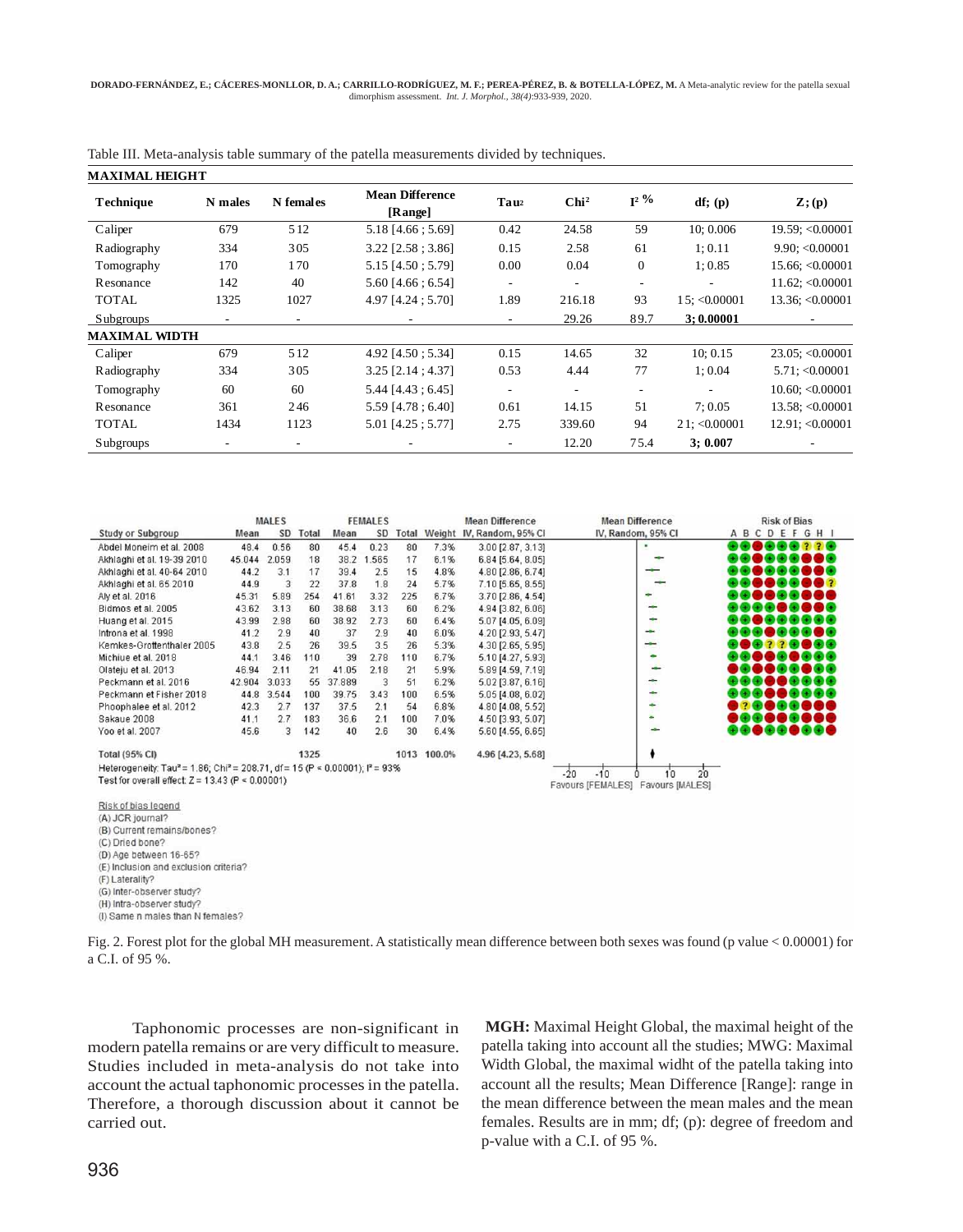|                                                                                                                                                                      |              | <b>MALES</b> |            |        | <b>FEMALES</b> |            |               | <b>Mean Difference</b>                 | <b>Mean Difference</b> |                                                | <b>Risk of Bias</b> |
|----------------------------------------------------------------------------------------------------------------------------------------------------------------------|--------------|--------------|------------|--------|----------------|------------|---------------|----------------------------------------|------------------------|------------------------------------------------|---------------------|
| <b>Study or Subgroup</b>                                                                                                                                             | Mean         |              | SD Total   | Mean   |                |            |               | SD Total Weight IV, Random, 95% CI     | IV, Random, 95% CI     |                                                | <b>ABCDEFGHI</b>    |
| 1.2.1 Caliper Height                                                                                                                                                 |              |              |            |        |                |            |               |                                        |                        |                                                |                     |
| Akhlaghi et al. 19-39 2010                                                                                                                                           | 45.044 2.059 |              | 18         |        | 38.2 1.565     | 17         | 6.1%          | 6.84 [5.64, 8.05]                      |                        | ÷                                              | @@@@@@@@            |
| Akhlaghi et al. 40-64 2010                                                                                                                                           | 44.2         | 3.1          | 17         | 39.4   | 2.5            | 15         | 4.8%          | 4.80 [2.86, 6.74]                      |                        |                                                | <b>DGOGOGOG</b>     |
| Akhlaghi et al. 65 2010                                                                                                                                              | 44.9         | 3            | 22         | 37.8   | 1.8            | 24         | 5.7%          | 7.10 [5.65, 8.55]                      |                        | ۰                                              | 86 <b>86</b> 6687   |
| Bidmos et al. 2005                                                                                                                                                   | 43.62        | 3.13         | 60         | 38.68  | 3.13           | 60         | 6.2%          | 4.94 [3.82, 6.06]                      |                        | ÷                                              | <b></b>             |
| Introna et al. 1998                                                                                                                                                  | 41.2         | 2.9          | 40         | 37     | 2.9            | 40         | 6.0%          | 4.20 [2.93, 5.47]                      |                        | ÷                                              | <b>₽®®●®®®</b>      |
| Kemkes-Grottenthaler 2005                                                                                                                                            | 43.8         | 2.5          | 26         | 39.5   | 3.5            | 26         | 5.3%          | 4.30 [2.65, 5.95]                      |                        | ÷                                              |                     |
| Olateju et al. 2013                                                                                                                                                  | 46.94        | 2.11         | 21         | 41.05  | 2.18           | 25         | 6.0%          | 5.89 [4.65, 7.13]                      |                        | ٠                                              | ,                   |
| Peckmann et al. 2016                                                                                                                                                 | 42.904 3.033 |              | 55         | 37.889 | 3              | 51         | 6.2%          | 5.02 [3.87, 6.16]                      |                        | ÷                                              | ,,,,,,,,,           |
| Peckmann et Fisher 2018                                                                                                                                              |              | 44.8 3.544   | 100        |        | 39.75 3.343    | 100        | 6.5%          | 5.05 [4.10, 6.00]                      |                        | ÷                                              | <b>DOOOOOOOO</b>    |
| Phoophalee et al. 2012                                                                                                                                               | 42.3         | 2.7          | 137        | 37.5   | 2.1            | 54         | 6.8%          | 4.80 [4.08, 5.52]                      |                        | ٠                                              | ,,,,,,,,,           |
| Sakaue 2008<br>Subtotal (95% CI)                                                                                                                                     | 41.1         | 2.7          | 183<br>679 | 36.6   | 2.1            | 100<br>512 | 7.0%<br>66.5% | 4.50 [3.93, 5.07]<br>5.18 [4.66, 5.69] |                        | ÷.<br>۰                                        | ,0088081            |
| Heterogeneity: Tau <sup>2</sup> = 0.42; Chi <sup>2</sup> = 24.58, df = 10 (P = 0.006); l <sup>2</sup> = 59%                                                          |              |              |            |        |                |            |               |                                        |                        |                                                |                     |
| Test for overall effect: $Z = 19.59$ (P < 0.00001)                                                                                                                   |              |              |            |        |                |            |               |                                        |                        |                                                |                     |
| 1.2.2 Radiography Height                                                                                                                                             |              |              |            |        |                |            |               |                                        |                        |                                                |                     |
| Abdel Moneim et al. 2008                                                                                                                                             | 48.4         | 0.56         | 80         | 45.4   | 0.23           | 80         | 7.3%          | 3.00 [2.87, 3.13]                      |                        |                                                |                     |
| Aly et al. 2016<br>Subtotal (95% CI)                                                                                                                                 | 45.31        | 5.89         | 254<br>334 | 41.61  | 3.32           | 225<br>305 | 6.6%<br>13.9% | 3.70 [2.86, 4.54]<br>3.22 [2.58, 3.86] |                        | ٠<br>۰                                         | 88 <b>8888888</b>   |
| Heterogeneity: Tau <sup>2</sup> = 0.15; Chi <sup>2</sup> = 2.58, df = 1 (P = 0.11); $I^2$ = 61%<br>Test for overall effect: $Z = 9.90$ (P < 0.00001)                 |              |              |            |        |                |            |               |                                        |                        |                                                |                     |
| 1.2.3 Tomography Height                                                                                                                                              |              |              |            |        |                |            |               |                                        |                        |                                                |                     |
| Huang et al. 2015                                                                                                                                                    | 43.99        | 2.98         | 60         | 38.92  | 2.73           | 60         | 6.4%          | 5.07 [4.05, 6.09]                      |                        |                                                | <b></b>             |
| Michiue et al. 2018<br>Subtotal (95% CI)                                                                                                                             | 44.2         | 3.46         | 110<br>170 | 39     | 2.78           | 110<br>170 | 6.7%<br>13.0% | 5.20 [4.37, 6.03]<br>5.15 [4.50, 5.79] |                        | ٠                                              | ,,,,,,,,,           |
| Heterogeneity: Tau <sup>2</sup> = 0.00; Chi <sup>2</sup> = 0.04, df = 1 (P = 0.85); $P = 0\%$<br>Test for overall effect: $Z = 15.66$ (P < 0.00001)                  |              |              |            |        |                |            |               |                                        |                        |                                                |                     |
| 1.2.4 Magnetic Resonance Height                                                                                                                                      |              |              |            |        |                |            |               |                                        |                        |                                                |                     |
| Yoo et al. 2007<br>Subtotal (95% CI)                                                                                                                                 | 45.6         | 3            | 142<br>142 | 40     | 2.6            | 40<br>40   | 6.5%<br>6.5%  | 5.60 [4.66, 6.54]<br>5.60 [4.66, 6.54] |                        | ٠                                              | <b>.</b>            |
| Heterogeneity: Not applicable<br>Test for overall effect: $Z = 11.62$ (P < 0.00001)                                                                                  |              |              |            |        |                |            |               |                                        |                        |                                                |                     |
| <b>Total (95% CI)</b>                                                                                                                                                |              |              | 1325       |        |                |            | 1027 100.0%   | 4.97 [4.24, 5.70]                      |                        |                                                |                     |
| Heterogeneity: Tau <sup>2</sup> = 1.89; Chi <sup>2</sup> = 216.18, df = 15 (P < 0.00001); l <sup>2</sup> = 93%<br>Test for overall effect: $Z = 13.36$ (P < 0.00001) |              |              |            |        |                |            |               |                                        | $-10$<br>$-20$<br>ń    | 2'n<br>1n<br>Favours [MALES] Favours [FEMALES] |                     |
| Test for subgroup differences: Chi <sup>2</sup> = 29.26, df = 3 (P < 0.00001), $P = 89.7%$<br>Risk of bias legend                                                    |              |              |            |        |                |            |               |                                        |                        |                                                |                     |
| (A) JCR journal?                                                                                                                                                     |              |              |            |        |                |            |               |                                        |                        |                                                |                     |
| (B) Current remains/bones?                                                                                                                                           |              |              |            |        |                |            |               |                                        |                        |                                                |                     |
|                                                                                                                                                                      |              |              |            |        |                |            |               |                                        |                        |                                                |                     |
| (C) Dried bone?<br>(D) Age between 16-65?                                                                                                                            |              |              |            |        |                |            |               |                                        |                        |                                                |                     |
| (E) Inclusion and exclusion criteria?                                                                                                                                |              |              |            |        |                |            |               |                                        |                        |                                                |                     |
| (F) Laterality?                                                                                                                                                      |              |              |            |        |                |            |               |                                        |                        |                                                |                     |
| (G) Inter-observer study?                                                                                                                                            |              |              |            |        |                |            |               |                                        |                        |                                                |                     |
| (H) Intra-observer study?                                                                                                                                            |              |              |            |        |                |            |               |                                        |                        |                                                |                     |
| (I) Same n males than N females?                                                                                                                                     |              |              |            |        |                |            |               |                                        |                        |                                                |                     |
|                                                                                                                                                                      |              |              |            |        |                |            |               |                                        |                        |                                                |                     |

Fig. 3. Forest plot for the MH measurement divided by techniques. Statistically mean differences between subgroups can be observed (p-value < 0.00001) for a C.I. of 95 %.

|                                                                                                      | <b>MALES</b> |                |          | <b>FEMALES</b> |                |                | <b>Mean Difference</b> |                           | <b>Mean Difference</b>                                    | <b>Risk of Bias</b>                                                     |
|------------------------------------------------------------------------------------------------------|--------------|----------------|----------|----------------|----------------|----------------|------------------------|---------------------------|-----------------------------------------------------------|-------------------------------------------------------------------------|
| <b>Study or Subgroup</b>                                                                             | Mean         |                | SD Total | Mean           |                | SD Total       |                        | Weight IV, Random, 95% CI | IV, Random, 95% CI                                        | <b>ABCDEFGHI</b>                                                        |
| Abdel Moneim et al. 2008                                                                             | 38.6         | 0.02           | 80       | 35.8           | 0.02           | 80             | 5.5%                   | 2.80 [2.79, 2.81]         | ٠                                                         | 800 <u>220</u><br>- 6                                                   |
| Akhlaghi et al. 19-39 2010                                                                           | 46.1         | 1.8            | 18       | 39.6           | 1.8            | 17             | 4.8%                   | 6.50 [5.31, 7.69]         |                                                           | $-1$ $-1$                                                               |
| Akhlaghi et al. 40-64 2010                                                                           | 45.9         | 2.6            | 17       | 41             | 1.7            | 15             | 4.5%                   | 4.90 [3.39, 6.41]         | ÷                                                         | $-1-6$<br>$-1 - 1 - 1$                                                  |
| Akhlaghi et al. 65 2010                                                                              | 44.7         | $\overline{2}$ | 22       | 39.9           | $\overline{2}$ | 24             | 4.9%                   | 4.80 [3.64, 5.96]         | ÷                                                         | $\mathbf{I}$ . $\mathbf{I}$                                             |
| Aly et al. 2016                                                                                      | 48.26        | 7.48           | 254      | 44.29          | 4.459          | 225            | 4.9%                   | 3.97 [2.88, 5.06]         | ÷                                                         |                                                                         |
| Bidmos et al. 2005                                                                                   | 45.3         | 3.26           | 60       | 40.33          | 3.28           | 60             | 4.8%                   | 4.97 [3.80, 6.14]         | ÷                                                         |                                                                         |
| Huang et al. 2015                                                                                    | 46.85        | 2.79           | 60       | 41.41          | 2.83           | 60             | 5.0%                   | 5.44 [4.43, 6.45]         |                                                           | GO (4)                                                                  |
| Introna et al. 1998                                                                                  | 43.2         | 2.7            | 40       | 39.4           | 3.2            | 40             | 4.7%                   | 3.80 [2.50, 5.10]         | ÷                                                         | <b>.</b>                                                                |
| Kemkes-Grottenthaler 2005                                                                            | 45.9         | 3.6            | 26       | 39.8           | 4.4            | 26             | 3.8%                   | 6.10 [3.91, 8.29]         | -                                                         | <b>220</b><br>$\blacksquare$                                            |
| Olateiu et al. 2013                                                                                  | 48.03        | 3.41           | 21       | 42.71          | 2.52           | 25             | 4.2%                   | 5.32 [3.56, 7.08]         | -                                                         | $\sim$ 100 $\sim$<br>$+1+1+1$                                           |
| Peckmann et al. 2016                                                                                 | 44.624       | 3.28           | 55       | 40.296         | 2.942          | 51             | 4.8%                   | 4.33 [3.14, 5.51]         | -                                                         |                                                                         |
| Peckmann et Fisher 2018                                                                              | 45.01        | 3.783          | 100      | 39.79          | 3.328          | 100            | 5.0%                   | 5.22 [4.23, 6.21]         | ۰                                                         | Gal Cal                                                                 |
| Phoophalee et al. 2012                                                                               | 44.5         | 2.8            | 137      | 39.5           | 2.6            | 54             | 5.1%                   | 5.00 [4.16, 5.84]         |                                                           | -1000-100                                                               |
| Sakaue 2008                                                                                          | 43.5         | 3              | 183      | 39.1           | 2.5            | 100            | 5.3%                   | 4.40 [3.75, 5.05]         |                                                           |                                                                         |
| Teke et al. 20 2018                                                                                  | 45.2         | 2.68           | 4        | 43.25          | 0.07           | $\overline{2}$ | 3.3%                   | 1.95 [-0.68, 4.58]        |                                                           | മൈത<br>$+1 - 1$                                                         |
| Teke et al. 21-30 2018                                                                               | 46.7         | 3.21           | 19       | 39.41          | 3.05           | 18             | 3.9%                   | 7.29 [5.27, 9.31]         |                                                           | $\blacksquare$ $\blacksquare$ $\blacksquare$ $\blacksquare$<br>$-1+1+1$ |
| Teke et al. 31-40 2018                                                                               | 46.35        | 2.73           | 29       | 39.98          | 3.34           | 20             | 4.2%                   | 6.37 [4.60, 8.14]         |                                                           | $+14$                                                                   |
| Teke et al. 41-50 2018                                                                               | 46.56        | 3.16           | 30       | 40.52          | 2.91           | 41             | 4.6%                   | 6.04 [4.60, 7.48]         |                                                           | $(4)$ $(4)$                                                             |
| Teke et al. 51-60 2018                                                                               | 46.02        | 3.25           | 22       | 40.28          | 2.76           | 21             | 4.2%                   | 5.74 [3.94, 7.54]         | ÷                                                         | $+1$ ( $+1$ ) ( $+1$ ) ( $+1$ ) ( $+1$ ) ( $+1$                         |
| Teke et al. 61-70 2018                                                                               | 46.72        | 3.13           | 5        | 42.5           | 2.58           | 4              | 2.4%                   | 4.22 [0.49, 7.95]         |                                                           | 90 <b>00</b> 00000                                                      |
| Teke et al. TOTAL 2018                                                                               | 46.34        | 3.02           | 110      | 40.35          | 2.97           | 110            | 5.2%                   | 5.99 [5.20, 6.78]         | ۰                                                         | 88 <b>888888</b>                                                        |
| Yoo et al. 2007                                                                                      | 46.6         | 3.1            | 142      | 41.7           | 2.7            | 30             | 4.9%                   | 4.90 [3.81, 5.99]         |                                                           | 88 <b>888 889 8</b>                                                     |
| <b>Total (95% CI)</b>                                                                                |              |                | 1434     |                |                |                | 1123 100.0%            | 5.01 [4.25, 5.77]         |                                                           |                                                                         |
| Heterogeneity: Tau <sup>2</sup> = 2.75; Chi <sup>2</sup> = 339.60, df = 21 (P < 0.00001); $P = 94\%$ |              |                |          |                |                |                |                        |                           | 2n                                                        |                                                                         |
| Test for overall effect: $Z = 12.91$ (P < 0.00001)                                                   |              |                |          |                |                |                |                        |                           | $-10$<br>1n<br>$-20$<br>Favours [MALES] Favours [FEMALES] |                                                                         |
|                                                                                                      |              |                |          |                |                |                |                        |                           |                                                           |                                                                         |
| Risk of bias legend                                                                                  |              |                |          |                |                |                |                        |                           |                                                           |                                                                         |
| (A) JCR journal?                                                                                     |              |                |          |                |                |                |                        |                           |                                                           |                                                                         |

(A) JCR journal?<br>
(B) CR journal remains/bones?<br>
(C) Dried bone?<br>
(D) Age between 16-55?<br>
(D) Age between 16-55?<br>
(E) Inclusion and exclusion criteria?<br>
(G) Inter-observer study?<br>
(II) Intra-observer study?<br>
(I) Same n mal

Fig. 4. Forest plot for the global MW measurement. A statistically mean difference between both sexes was found (p value < 0.00001) for a C.I. of 95 %.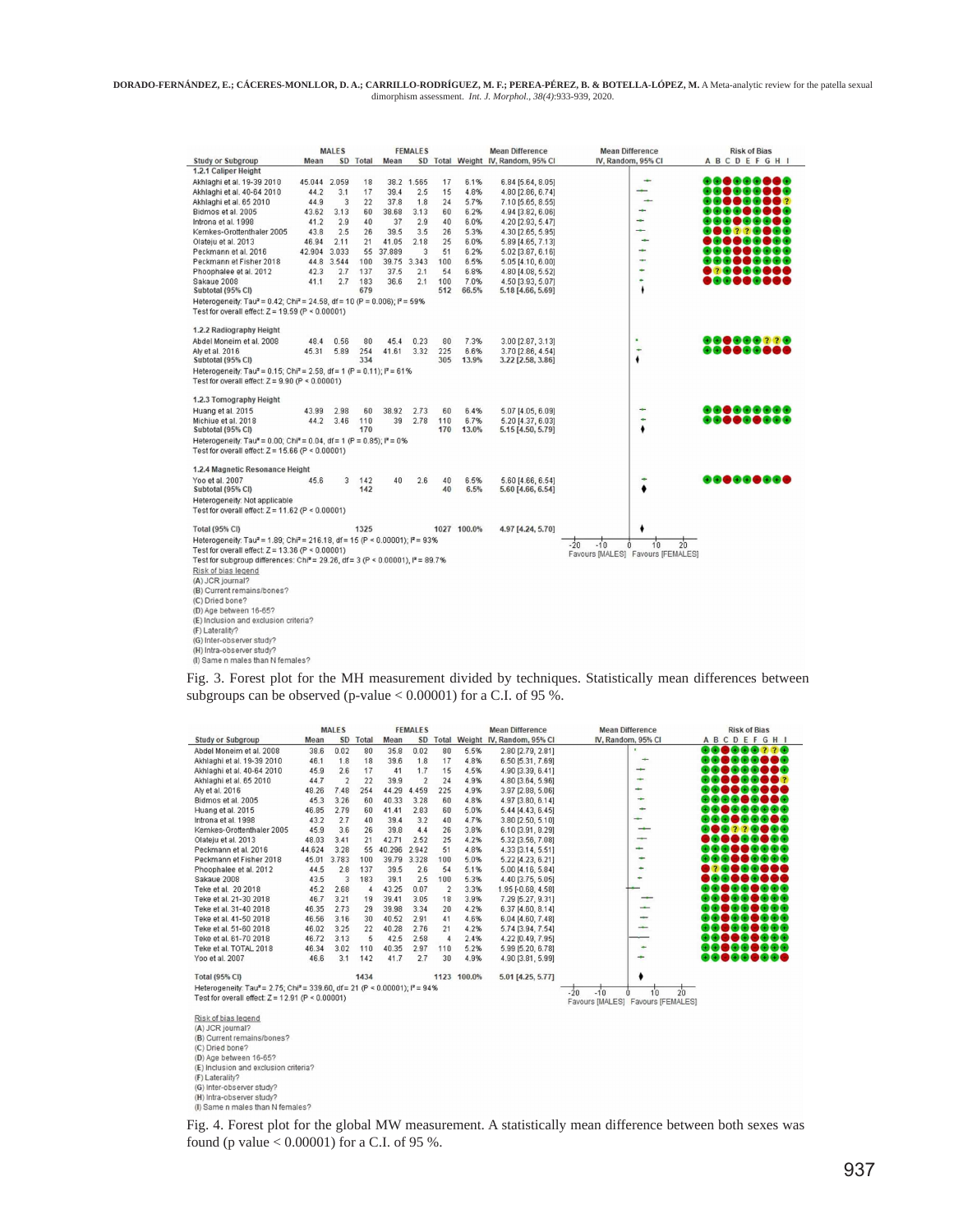|                                                                                                                                                           | <b>MALES</b> |                |            | <b>FEMALES</b> |                |                |               | <b>Mean Difference</b>                 | <b>Mean Difference</b>                  | <b>Risk of Bias</b> |
|-----------------------------------------------------------------------------------------------------------------------------------------------------------|--------------|----------------|------------|----------------|----------------|----------------|---------------|----------------------------------------|-----------------------------------------|---------------------|
| <b>Study or Subgroup</b>                                                                                                                                  | Mean         |                | SD Total   | Mean           |                |                |               | SD Total Weight IV, Random, 95% CI     | IV, Random, 95% CI                      | <b>ABCDEFGHI</b>    |
| 1.4.1 Caliper Width                                                                                                                                       |              |                |            |                |                |                |               |                                        |                                         |                     |
| Akhlaghi et al. 19-39 2010                                                                                                                                | 46.1         | 1.8            | 18         | 39.6           | 1.8            | 17             | 4.8%          | 6.50 [5.31, 7.69]                      | ÷                                       | @@@@@@ <b>@</b> @   |
| Akhlaghi et al. 40-64 2010                                                                                                                                | 45.9         | 2.6            | 17         | 41             | 1.7            | 15             | 4.5%          | 4.90 [3.39, 6.41]                      | -                                       | <b></b>             |
| Akhlaghi et al. 65 2010                                                                                                                                   | 44.7         | $\overline{2}$ | 22         | 39.9           | $\overline{2}$ | 24             | 4.9%          | 4.80 [3.64, 5.96]                      | ٠                                       | RG <b>ogooc</b> a?  |
| Bidmos et al. 2005                                                                                                                                        | 45.3         | 3.26           | 60         | 40.33          | 3.28           | 60             | 4.8%          | 4.97 [3.80, 6.14]                      | ÷                                       | ,                   |
| Introna et al. 1998                                                                                                                                       | 43.2         | 2.7            | 40         | 39.4           | 3.2            | 40             | 4.7%          | 3.80 [2.50, 5.10]                      |                                         | }@@●©@@             |
| Kemkes-Grottenthaler 2005                                                                                                                                 | 45.9         | 3.6            | 26         | 39.8           | 4.4            | 26             | 3.8%          | 6.10 [3.91, 8.29]                      |                                         | .                   |
| Olateju et al. 2013                                                                                                                                       | 48.03        | 3.41           | 21         | 42.71          | 2.52           | 25             | 4.2%          | 5.32 [3.56, 7.08]                      | ÷                                       | ,00000000           |
| Peckmann et al. 2016                                                                                                                                      | 44.624       | 3.28           | 55         | 40.296         | 2.942          | 51             | 4.8%          | 4.33 [3.14, 5.51]                      | ÷                                       | ,,,,,,,,,           |
| Peckmann et Fisher 2018                                                                                                                                   | 45.01        | 3.783          | 100        | 39.79          | 3.328          | 100            | 5.0%          | 5.22 [4.23, 6.21]                      | ۰<br>٠                                  | , <del></del>       |
| Phoophalee et al. 2012                                                                                                                                    | 44.5         | 2.8            | 137        | 39.5           | 2.6            | 54             | 5.1%          | 5.00 [4.16, 5.84]                      |                                         | ,,,,,,,,,           |
| Sakaue 2008<br>Subtotal (95% CI)                                                                                                                          | 43.5         | 3              | 183<br>679 | 39.1           | 2.5            | 100<br>512     | 5.3%<br>52.0% | 4.40 [3.75, 5.05]<br>4.92 [4.50, 5.34] | ٠<br>۱                                  | 80 <b>88</b> 88     |
| Heterogeneity: Tau <sup>2</sup> = 0.15; Chi <sup>2</sup> = 14.65, df = 10 (P = 0.15); $P = 32\%$                                                          |              |                |            |                |                |                |               |                                        |                                         |                     |
| Test for overall effect: $Z = 23.05$ (P < 0.00001)                                                                                                        |              |                |            |                |                |                |               |                                        |                                         |                     |
| 1.4.2 Radiography Width                                                                                                                                   |              |                |            |                |                |                |               |                                        |                                         |                     |
| Abdel Moneim et al. 2008                                                                                                                                  | 48.26        | 7.48           | 254        | 44.29 4.459    |                | 225            | 4.9%          | 3.97 [2.88, 5.06]                      |                                         | <u>.</u>            |
| Aly et al. 2016                                                                                                                                           | 38.6         | 0.02           | 80         | 35.8           | 0.02           | 80             | 5.5%          | 2.80 [2.79, 2.81]                      |                                         | .                   |
| Subtotal (95% CI)                                                                                                                                         |              |                | 334        |                |                | 305            | 10.4%         | 3.25 [2.14, 4.37]                      |                                         |                     |
| Heterogeneity: Tau <sup>2</sup> = 0.53; Chi <sup>2</sup> = 4.44, df = 1 (P = 0.04); $P = 77\%$                                                            |              |                |            |                |                |                |               |                                        |                                         |                     |
| Test for overall effect: $Z = 5.71$ (P < 0.00001)                                                                                                         |              |                |            |                |                |                |               |                                        |                                         |                     |
|                                                                                                                                                           |              |                |            |                |                |                |               |                                        |                                         |                     |
| 1.4.3 Tomography Width                                                                                                                                    |              |                |            |                |                |                |               |                                        |                                         |                     |
| Huang et al. 2015                                                                                                                                         | 46.85        | 2.79           | 60         | 41.41          | 2.83           | 60             | 5.0%          | 5.44 [4.43, 6.45]                      |                                         | , <b></b>           |
| Mahfouz et al. 2007                                                                                                                                       | 0            | 0              | $\theta$   | 0              | 0              | $\bf{0}$       |               | Not estimable                          |                                         | .                   |
| Michiue et al. 2018                                                                                                                                       | $\mathbf{0}$ | 0              | $\theta$   | 0              | $\bf{0}$       | 0              |               | Not estimable                          |                                         | ,                   |
| Subtotal (95% CI)                                                                                                                                         |              |                | 60         |                |                | 60             | 5.0%          | 5.44 [4.43, 6.45]                      |                                         |                     |
| Heterogeneity: Not applicable                                                                                                                             |              |                |            |                |                |                |               |                                        |                                         |                     |
| Test for overall effect: $Z = 10.60$ (P < 0.00001)                                                                                                        |              |                |            |                |                |                |               |                                        |                                         |                     |
| 1.4.4 Magnetic Resonance Width                                                                                                                            |              |                |            |                |                |                |               |                                        |                                         |                     |
| Teke et al. 20 2018                                                                                                                                       | 45.2         | 2.68           | 4          | 43.25          | 0.07           | $\overline{2}$ | 3.3%          | 1.95 [-0.68, 4.58]                     |                                         | ,,,,,,,,,           |
| Teke et al. 21-30 2018                                                                                                                                    | 46.7         | 3.21           | 19         | 39.41          | 3.05           | 18             | 3.9%          | 7.29 [5.27, 9.31]                      |                                         | , <b></b>           |
| Teke et al. 31-40 2018                                                                                                                                    | 46.35        | 2.73           | 29         | 39.98          | 3.34           | 20             | 4.2%          | 6.37 [4.60, 8.14]                      |                                         | ,                   |
| Teke et al. 41-50 2018                                                                                                                                    | 46.56        | 3.16           | 30         | 40.52          | 2.91           | 41             | 4.6%          | 6.04 [4.60, 7.48]                      | ÷                                       | ,00000000           |
| Teke et al. 51-60 2018                                                                                                                                    | 46.02        | 3.25           | 22         | 40.28          | 2.76           | 21             | 4.2%          | 5.74 [3.94, 7.54]                      | ÷                                       | ,⊕●●⊕●●⊕®           |
| Teke et al. 61-70 2018                                                                                                                                    | 46.72        | 3.13           | 5          | 42.5           | 2.58           | 4              | 2.4%          | 4.22 [0.49, 7.95]                      |                                         | 19 <b>8999</b> 998  |
| Teke et al. 70 2018                                                                                                                                       | 0            | $\bf{0}$       | $\theta$   | 0              | $\theta$       | 0              |               | Not estimable                          |                                         | ,                   |
| Teke et al. TOTAL 2018                                                                                                                                    | 46.34        | 3.02           | 110        | 40.35          | 2.97           | 110            | 5.2%          | 5.99 [5.20, 6.78]                      |                                         | ,                   |
| Yoo et al. 2007                                                                                                                                           | 46.6         | 3.1            | 142        | 41.7           | 2.7            | 30             | 4.9%          | 4.90 [3.81, 5.99]                      |                                         | 1000000             |
| Subtotal (95% CI)                                                                                                                                         |              |                | 361        |                |                | 246            | 32.7%         | 5.59 [4.78, 6.40]                      |                                         |                     |
| Heterogeneity: Tau <sup>2</sup> = 0.61; Chi <sup>2</sup> = 14.15, df = 7 (P = 0.05); $P = 51\%$                                                           |              |                |            |                |                |                |               |                                        |                                         |                     |
| Test for overall effect: $Z = 13.58$ (P < 0.00001)                                                                                                        |              |                |            |                |                |                |               |                                        |                                         |                     |
|                                                                                                                                                           |              |                | 1434       |                |                |                | 1123 100.0%   | 5.01 [4.25, 5.77]                      |                                         |                     |
| Total (95% CI)                                                                                                                                            |              |                |            |                |                |                |               |                                        |                                         |                     |
| Heterogeneity: Tau <sup>2</sup> = 2.75; Chi <sup>2</sup> = 339.60, df = 21 (P < 0.00001); i <sup>2</sup> = 94%                                            |              |                |            |                |                |                |               |                                        | $-10$<br>$\dot{20}$<br>$-20$<br>Ô<br>10 |                     |
| Test for overall effect: $Z = 12.91$ (P < 0.00001)<br>Test for subgroup differences: Chi <sup>2</sup> = 12.20, df = 3 (P = 0.007), l <sup>2</sup> = 75.4% |              |                |            |                |                |                |               |                                        | Favours [MALES] Favours [FEMALES]       |                     |
|                                                                                                                                                           |              |                |            |                |                |                |               |                                        |                                         |                     |
| Risk of bias legend<br>(A) JCR journal?                                                                                                                   |              |                |            |                |                |                |               |                                        |                                         |                     |
| (B) Current remains/bones?                                                                                                                                |              |                |            |                |                |                |               |                                        |                                         |                     |
| (C) Dried bone?                                                                                                                                           |              |                |            |                |                |                |               |                                        |                                         |                     |
| (D) Age between 16-65?                                                                                                                                    |              |                |            |                |                |                |               |                                        |                                         |                     |
| (E) Inclusion and exclusion criteria?                                                                                                                     |              |                |            |                |                |                |               |                                        |                                         |                     |
| (F) Laterality?                                                                                                                                           |              |                |            |                |                |                |               |                                        |                                         |                     |
| (G) Inter-observer study?                                                                                                                                 |              |                |            |                |                |                |               |                                        |                                         |                     |
| (H) Intra-observer study?                                                                                                                                 |              |                |            |                |                |                |               |                                        |                                         |                     |
| (I) Same n males than N females?                                                                                                                          |              |                |            |                |                |                |               |                                        |                                         |                     |

Fig. 5. Forest plot for the MW measurement divided by techniques. Statistically mean differences between subgroups can be observed (p-value = 0.007) for a C.I. of 95 %.

## **CONCLUSION**

In this paper the patella height, width and thickness were successfully analyzed by means of a new systematic and meta-analysis approximation. Meta-analysis is useful in the anthropology field, allowing a new tool to manage related bibliography in an objective way and supply a better understanding of the most accurate measurement. In all the patella measurements cases, statistically significant differences between males and females were found globally. When the different studies were separated according to their techniques, more differences were found comparing each subgroup. Thus, the patella measurement techniques could influence the results and hence, more thorough investigations must be performed. In addition, the moderate-high heterogeneity showed a disparity in radiography values for

height and width, indicating the importance of normalizing the patella measurement methods in order to perform better analysis and achieve more realistic conclusions.

**DORADO-FERNÁNDEZ, E.; CÁCERES-MONLLOR, D. A.; CARRILLO-RODRÍGUEZ, M. F.; PEREA-PÉREZ, B. & BOTELLA-LÓPEZ, M.** Una revisión meta-analítica para la evaluación del dimorfismo sexual de la rótula. *Int. J. Morphol., 38(4)*:933-939, 2020.

**RESUMEN:** El dimorfismo sexual es una de las formas más importantes para identificar restos óseos en desastres masivos. Se han utilizado huesos como cráneo, pelvis y huesos largos para la diferenciación sexual. Sin embargo, solo se han realizado